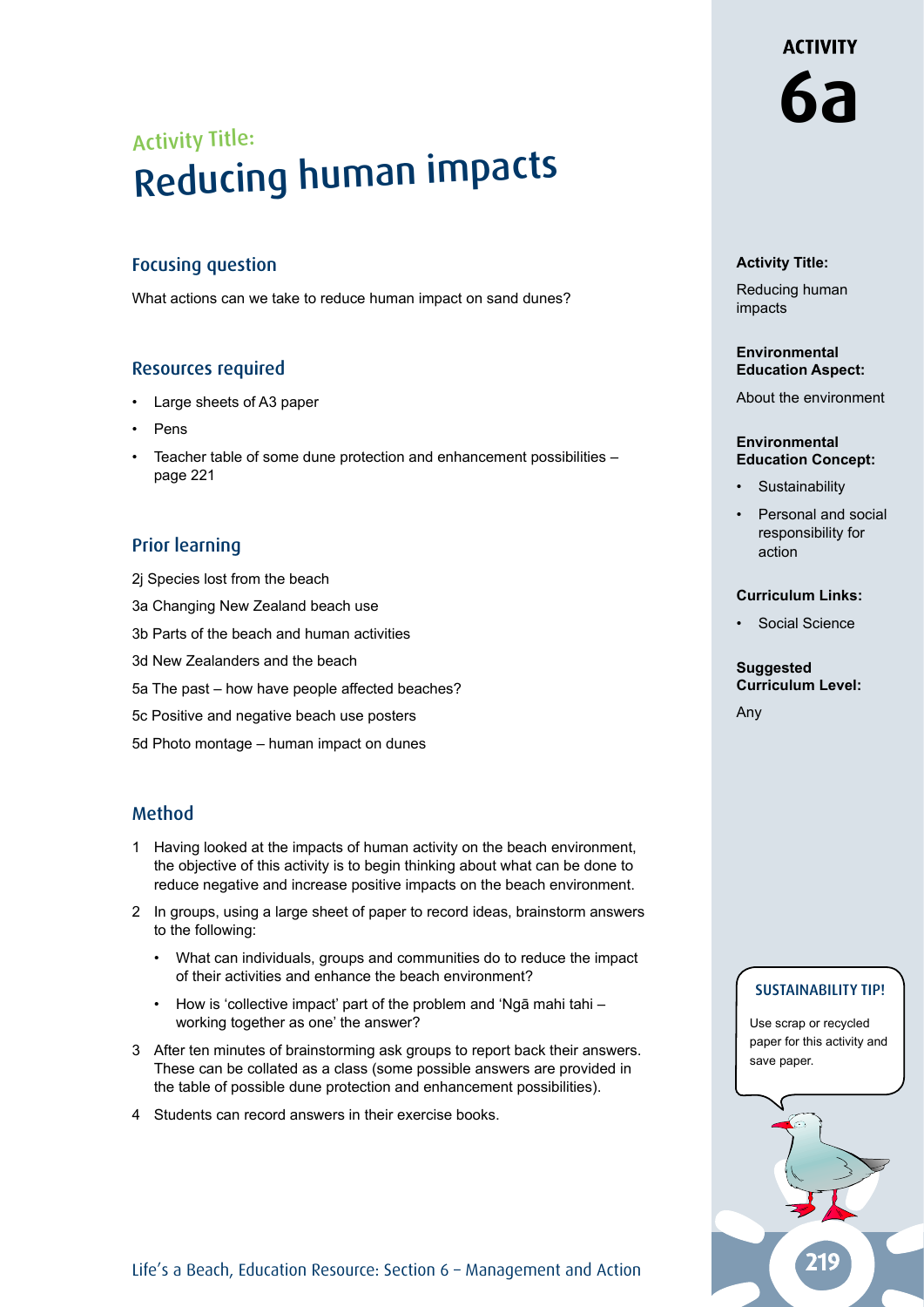5 As a class explore the meaning and implications of the following whakataukī in the context of sand dune conservation:

### *He ora te whakapiri, he mate te whakatākiri Survival by sticking together, disaster in separation*

#### Possible next steps

- 6b Dune use management and different parts of the beach an activity aimed at developing a basic beach activity plan determining what activities can be done on different parts of the beach.
- 6f Coast Care jigsaw an activity that uses jigsaw puzzles and discussion around the Coast Care Code to reinforce learning about how we can help protect dunes.
- 6m Developing a plan of action to protect the local beach an action oriented activity requiring reflection on what has been learnt during this unit of study and the development of a plan of action for conservation of a local dune system.